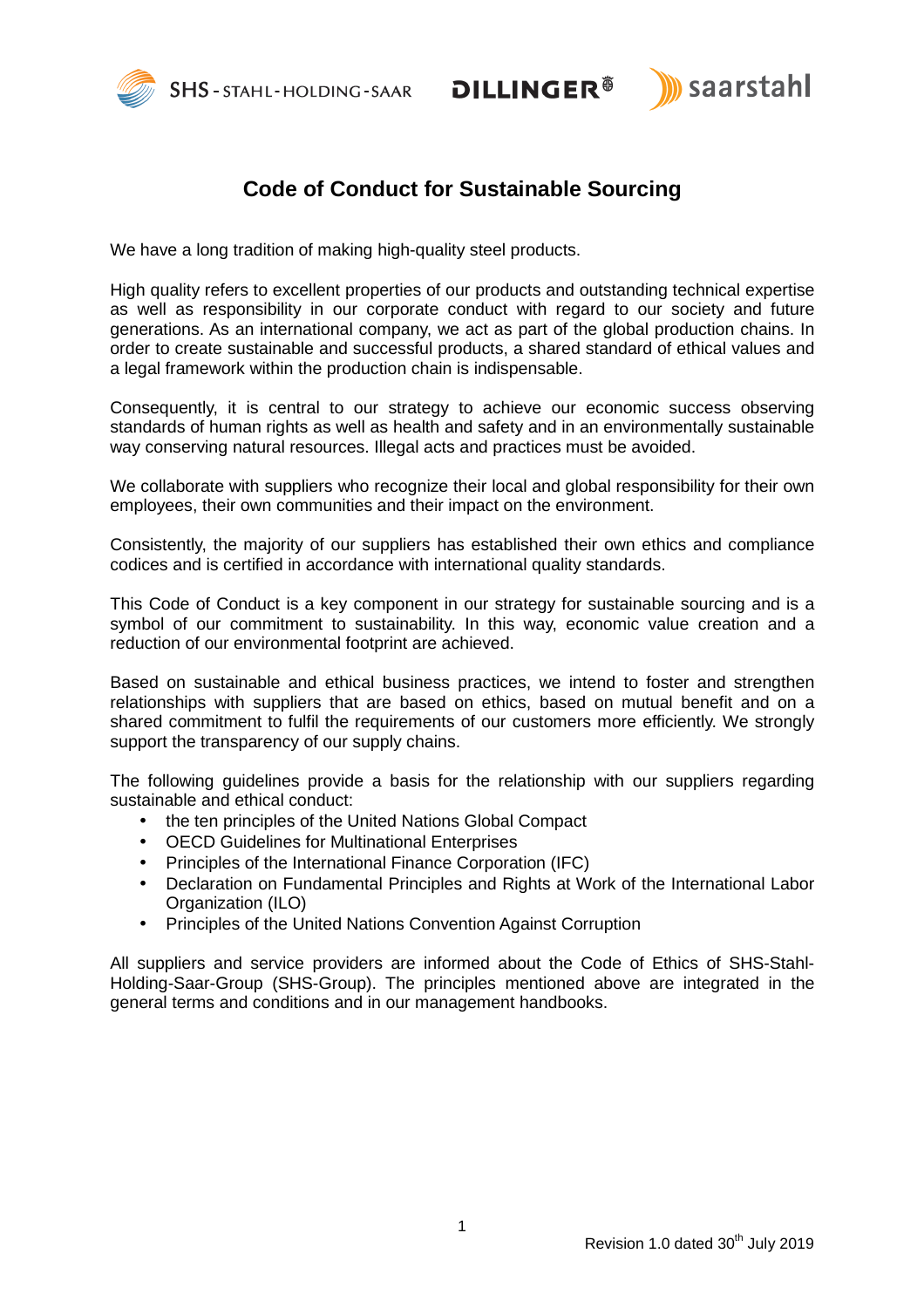SHS-STAHL-HOLDING-SAAR DILLINGER<sup>®</sup>



## **1. Legally Compliant Conduct**

In order to ensure sustainable and ethical business practices through guidelines, corporate targets, management systems and management processes, we expect our suppliers and service providers to comply with applicable national and international laws, rules and regulations as well as specific standards that are relevant to the specific supplier or service provider. Likewise, we expect subcontractors to comply with the same stipulations.

Our suppliers are expected to have in place appropriate measures to prevent fraud, bribery, money laundering and corruption or our suppliers are expected to implement such measures. Attaining unfair competitive advantages by demanding, granting or receiving payments or other illegal benefits is strictly prohibited.

As fair market participants, we recognize the importance of confidentiality in competition as a prerequisite for a free market economy and we reject violations of antitrust and competition legislation. Resultingly, we and our suppliers are committed to the principles of fair competition and we observe the antitrust and competition laws of the countries where we conduct business.

# **2. Observing Human Rights**

We and our suppliers distance ourselves from all business practices that violate internationally recognized human rights.

We expect our suppliers to ensure fair working conditions which include the following:

- granting employees the right for rest and recreation and to provide employees with appropriate compensation and further benefits
- prevention of discrimination with regards to race, skin color, gender, sexual orientation, religion, political views, union membership, disabilities, nationality, age or social origin
- employees have the right of free assembly and association
- absolutely no tolerance for child labor, forced labor and human trafficking
- employment of children under the age of 15 must not be accepted

Suppliers and service providers are accountable for complying with applicable labor laws including compliance with legal working hours.

## **3. Principles for Environmental Protection and Health and Safety**

#### **Environmental Protection**

We expect our suppliers and service providers to reduce their environmental impact to legally compliant threshold values and we expect compliance of their environmental performance to be permanent. Since aspects as climate change and climate protection, biodiversity and environmental friendliness are significant to the decision making processes of suppliers and service providers, it is essential to conserve natural resources.

#### **Health and Safety**

We expect our suppliers and service providers as well as their subcontractors working for us to meet the same standards in health and safety that we have set for our own operations. This is applicable regardless of whether a supplier, service provider or subcontractor is an independent, autonomous third party exercising their own rights and responsibilities.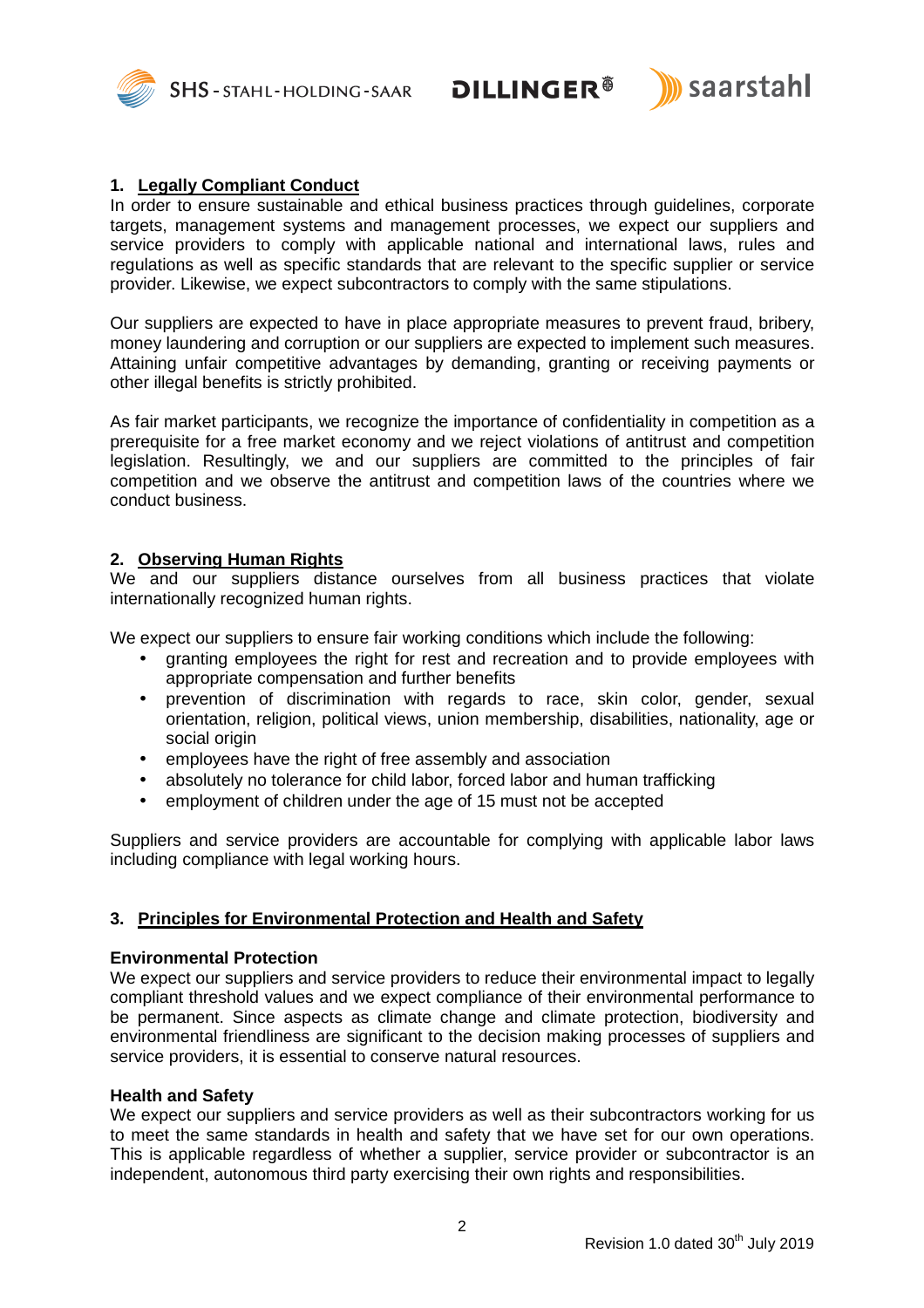

SHS-STAHL-HOLDING-SAAR DILLINGER<sup>®</sup>



## **Safety of Production Processes**

The construction and the operation of production facilities and production processes of suppliers and service providers must be safe for their employees, the public and communities in close proximity.

A continuous risk analysis is required for all production facilities serving to prevent major incidents in particular. As a result of this continuous risk analysis, preventative measures should be implemented if necessary.

This includes transporting materials in a way that is neither harmful to human health nor has a negative impact on the environment.

#### **Product Safety**

We expect the products of our suppliers and service providers to be safe when used properly with regard to human health and the environment.

All relevant information as well as applicable certifications necessary for safe operation of the products must be provided by the suppliers and service providers. Special attention must be paid to hazardous products and materials.

## **4. Conflict-Free Supply Chains**

We take a careful approach to "conflict minerals" and we take care as much as we can not to source materials from countries which finance armed groups directly or indirectly (examples include the following countries: Democratic Republic of Congo, Central African Republic, Sudan, Rwanda, Burundi, Tanzania or Zambia). For tracking and verification, appropriate processes have been established as for instance the smelter ID according to RMI.

We expect our suppliers and service providers to purchase or process raw materials which are DRC-Conflict-Free.

#### **5. Evaluation of Suppliers**

Our responsible supply chain process is focused on two major challenges:

- all suppliers are expected to comply with our defined standards for sustainability
- we are aiming to establish a focused collaboration with our strategic suppliers to continuously improve standards for sustainability in our value chain for instance with regard to knowledge transfer, process optimization, resource efficiency as well as environmental and social standards.

Based on the risk management of the SHS-Group and supplier evaluations, specific risks are identified and mitigated. Our risk management is based on procedural instructions that have been established company-wide.

We are committed to inducing positive impacts in the entire value chain.